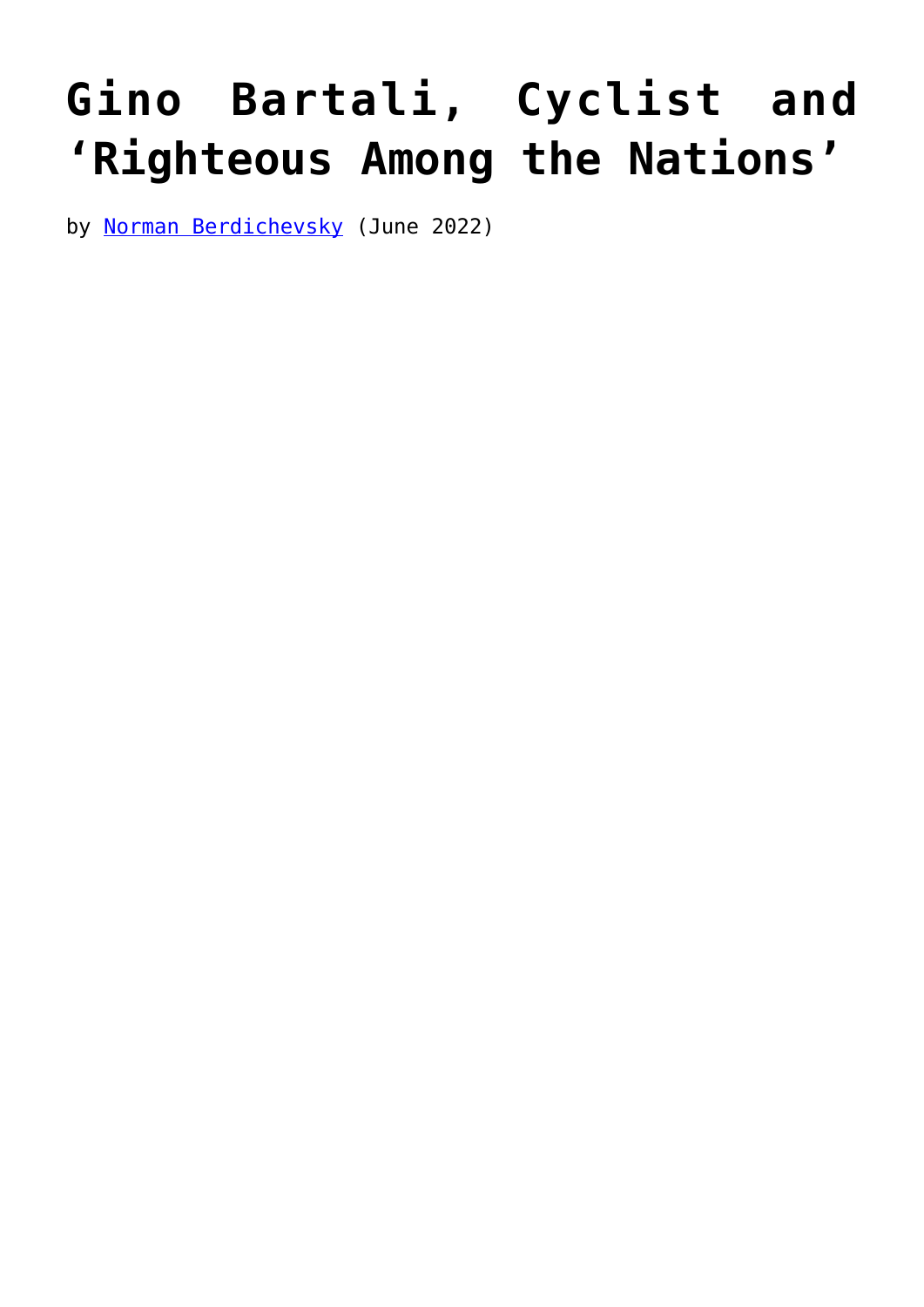

Cover of *La Tribuna Illustrata* celebrating Gino Bartali, August, 1938

In September 2013, 13 years after his death, Gino Bartali was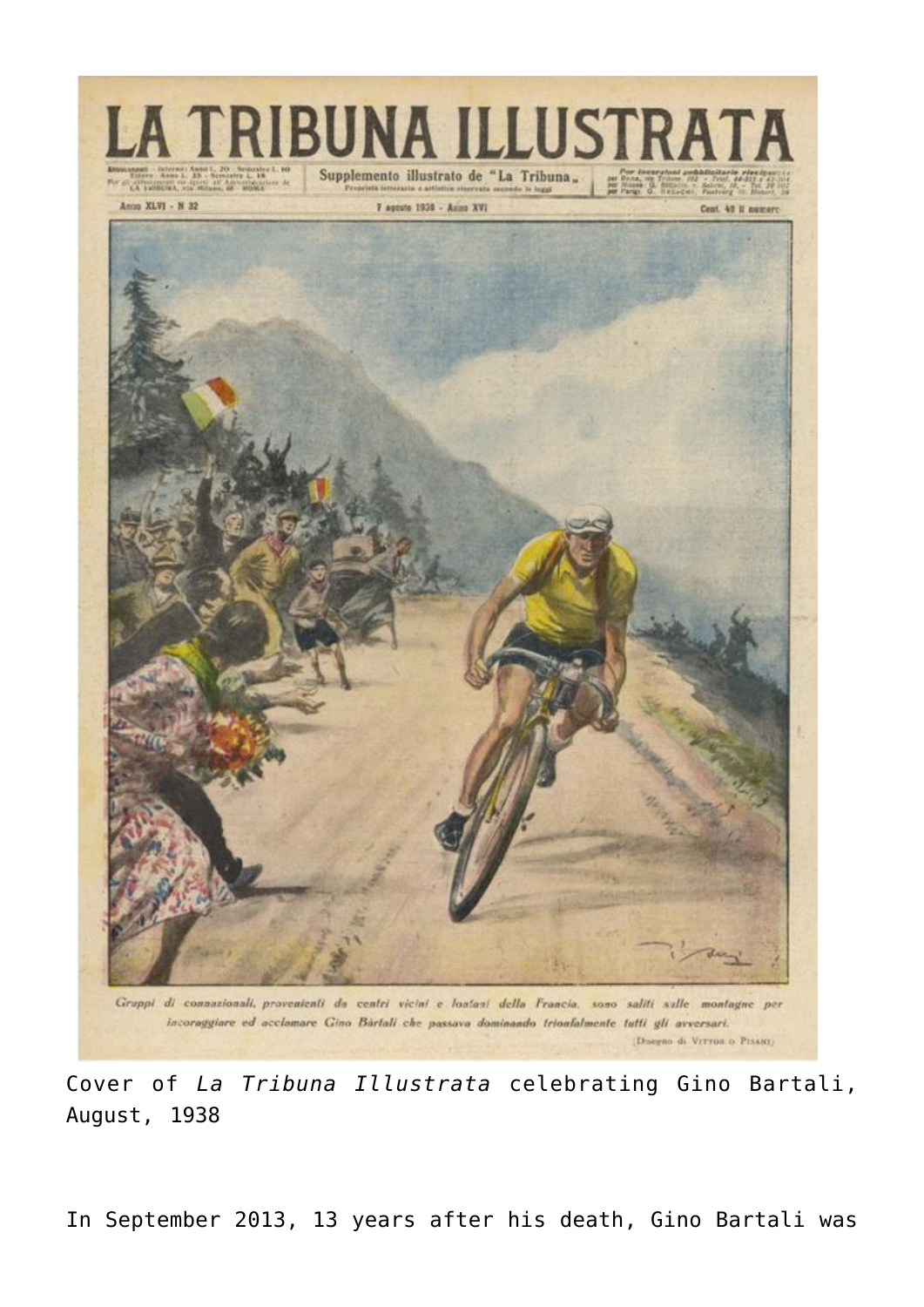recognized as a "Righteous Among the Nations" by Yad Vashem for his efforts at the risk of his life to aid Jews during World War II. Born in Florence, Italy, the third son of four children of a smallholder farmer, Torello, Gino was the most renowned Italian cyclist before the Second World War, having won the *Giro d'Italia* in 1936, 1937, and 1946 and the *Tour de France* in 1938 and 1948. His physical appearance was that of a powerfully built boxer with a broad broken nose.



Gino Bartali

He began work in a bicycle shop when he was 13 and started racing as a promising amateur, turning professional in 1935 when he was 21. By the following year, he became Italian champion. Bartali came close to abandoning cycling. In 1936, he almost gave it up cycling as a result of his brother's death in a racing accident. Bartali was persuaded to return and, in 1937, won the *Giro d'Italia* again. He was a crowd pleaser and critics claimed that this was the reason he did much better cycling before an Italian crowd.

Wounded by the remarks, Bartali was determined to participate in the 1938 grueling *Tour de France* run facing an unfriendly crowd. Italian fans feared that he might lose his temper as he had done on a previous occasion when he punched a hostile fan. He won the hardest segment of the race by a gap of more than five minutes. Radio commentator Georges Briquet commented of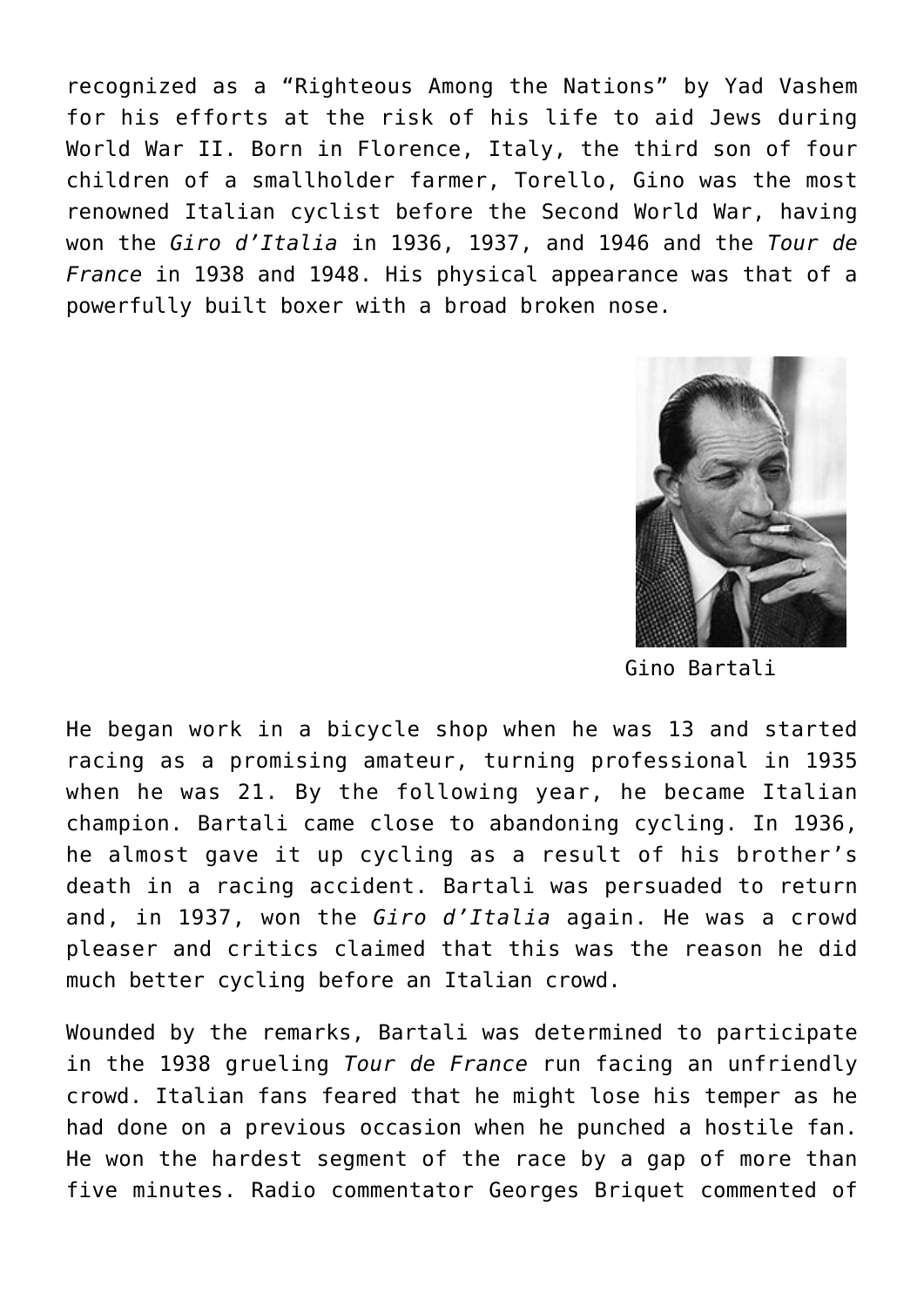his reception at the finishing line amidst flag waving Italian fans, saying …."*These people had found a superman."* Outside Bartali's hotel, an Italian general was shouting "*Don't touch him—he's a god!"* A public subscription was started in his name in Italy, and Benito Mussolini was among the contributors. In spite of pressure on all the Italian cyclists to win the event in order to enhance Mussolini's pride, Bartali maintained he never succumbed to this paranoia—and his war record and deeply held devout Catholic faith bear this out. It was common knowledge that Mussolini expected the winner to assert that his victory was dedicated to "Il Duce." Nevertheless, Bartali omitted any reference to Mussolini in his victory statement.

## Resistance and Rescue Roles during World War II

Bartali used his bicycle training as a cover for secret efforts to rescue Jews during the war. Drafted by the army, he was assigned the natural role as a special courier carrying important materials and information by bicycle, cycling through Tuscany, Umbria, and Marche from his native Florence to as far away as Assissi, demonstratively wearing his racing jersey emblazoned with his name across it. At all checkpoints he was universally hailed and recognized. Holocaust historian Martin



Gilbert credits the Assisi Network, with saving 300 Jews from deportation and certain death. When the Nazis began to murder Jews, Monsignor Nicolini, Bishop of Assisi, ordered Father Aldo Brunacci to provide false transit papers and lead a rescue operation using shelters in 26 monasteries and convents. Thanks to their contacts in Florence, the great cyclist was contacted and volunteered his assistance.

None of the Fascist guards or Germans at these points dared to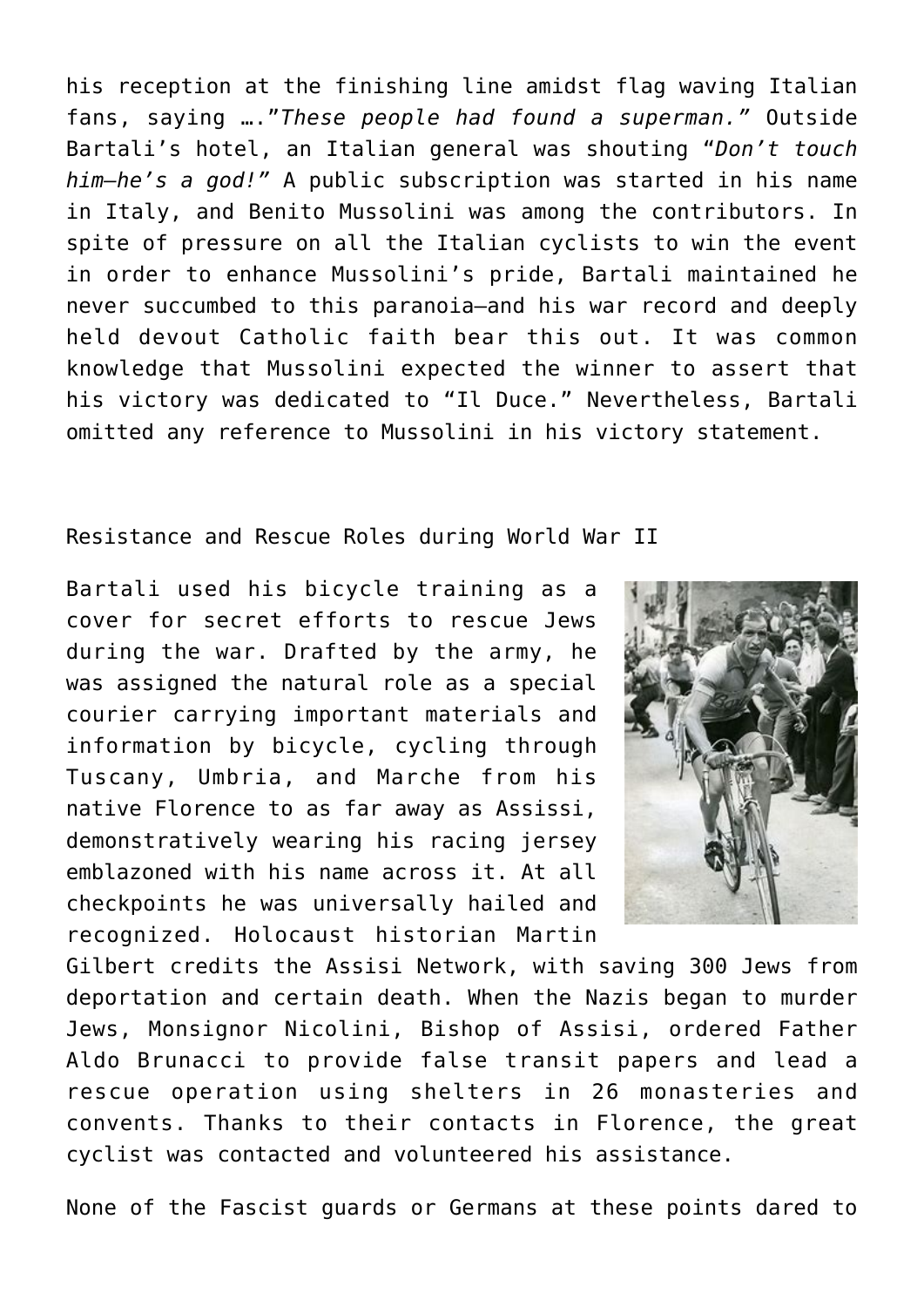risk popular discontent by questioning Bartali, a national hero in their eyes. He was thus enabled to carry important information and materials to help the underground and Jews in need in the northern region of Italy known as the Italian Social Republic which remained loyal to Mussolini and the German forces after the legal Italian parliament and the King had surrendered to the Allies.

Not until December 2010 was it also revealed that Bartali had hidden an old Jewish friend, Giaccomo Goldenberg, together with Goldenberg's family in his cellar. *"He hid us in spite of knowing that the Germans were killing everybody who was hiding Jews,"* Goldenberg's son, Giorgio, says in a documentary film. Approximately 80% of Italian and refugee Jews living in Italy before World War Two survived, partly thanks to the efforts of Italian sympathizers.

Giorgio Nissim, a Jewish accountant from Pisa, worked for the Jewish community and refugees escape persecution. The network in Tuscany was discovered in autumn 1943 and all Jewish members except Nissim sent to concentration camps. His sons found out from his diary that Bartali had used his fame to help him leave Florence in the morning, pretending to train for a boxing match , ride to Assisi where many Jews were hiding in Franciscan convents, collect their photographs and ride back to Nissim. Bartali also used his position to learn about raids on safehouses. Although arrested and questioned by Nazi intelligence agents putting his life in danger, Bartali did not reveal what he had done. Even after the war he never boasted of his activities

Bartali continued working with the Assisi Network. In 1943, he led Jewish refugees towards the Swiss Alps himself. He cycled, pulling a wagon with a secret compartment, telling patrols it was just part of his training. In June 2012, a book about Bartali's wartime activities, *Road To Valor* by Aili and Andres McConnon, was published. He is a central figure in the 2014 documentary film *My Italian Secret: The Forgotten Heroes.*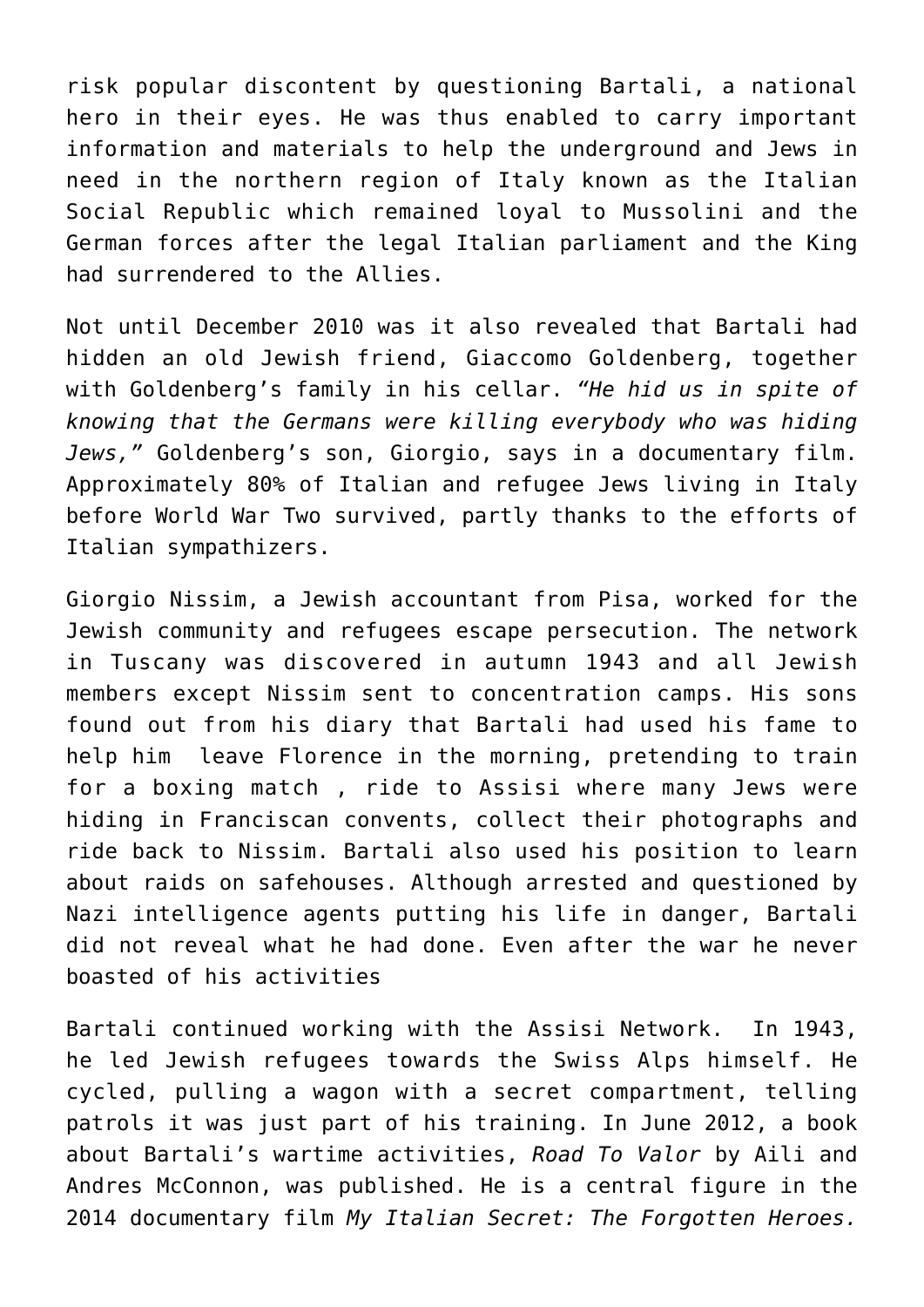In 2007, the script for a movie based on Bartali during World War II, called *Lion Man of Tuscany* was on the Black List, a survey of the "*most liked un-produced scripts"* in Hollywood

Who Could Have Guessed? The Diversity of Heroism

When Gino began his career as a professional racing cyclist, nothing could have predicted his behavior, willingness to jeopardize his career, and risk his life to rescue Jews including those who were total strangers and to defy the Fascist regime of his native country. Like the other Righteous Among the Nations who came from all walks of life and even in those countries that were temporarily allies of Nazi Germany, he had a moral compass he discovered on a path he had to follow and not according to any political ideology.

Many of us are aware of two outstanding examples of individual courage, daring and initiative demonstrated by Gentiles to save the lives of Jews in the Holocaust. They were the German industrialist Oskar Schindler and Swedish businessman and consul in Hungary, Raoul Wallenberg. Both have been the subject of films, memorial commemorations, and have had their likenesses portrayed on postage stamps, statues, and the honor of being celebrated at the Yad Vashem Institute in Israel. They became world famous whereas only older generation intense cycling enthusiasts may have ever heard of Gino Bartali. The only reward he, Wallenberg, Schindler and all the others received received was not of any material value, no money or any perks but only a certificate and a plaque, often posthumously.

When Yad Vashem, the Shoah Martyrs' and Heroes' Remembrance Authority, was established in 1953 by the Knesset, one of its tasks was to commemorate the "Righteous among the Nations." The Righteous were defined as non-Jews who risked their lives to save Jews during the Holocaust. Since 1963, a commission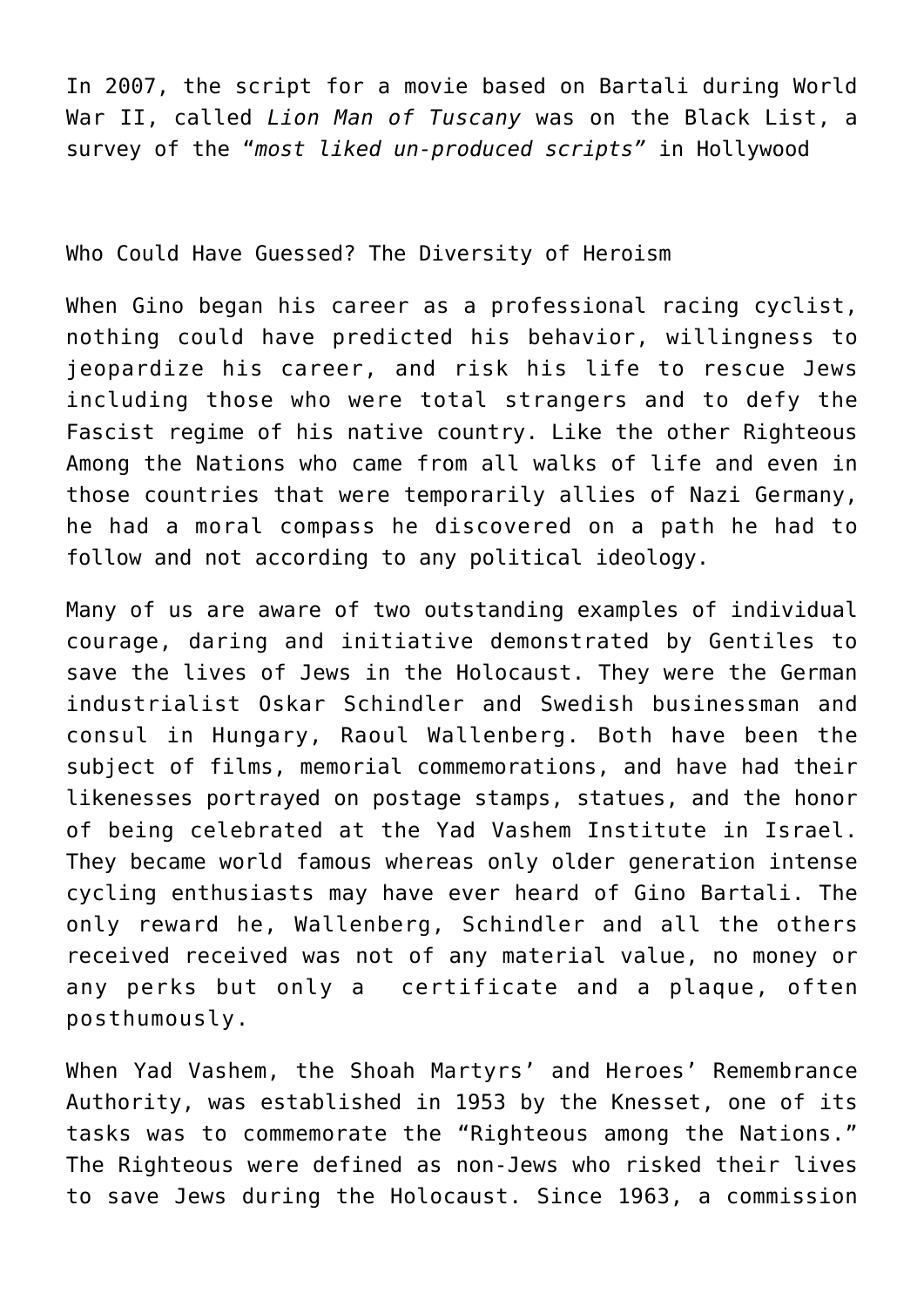headed by a justice of the Supreme Court of Israel has been charged with the duty of awarding the honorary title "Righteous among the Nations." Guided in its work by certain criteria, the commission meticulously studies all documentation including evidence by survivors and other eyewitnesses, evaluates the historical circumstances and the element of risk to the rescuer, and then decides if the case meets the criteria. Those criteria are:

- 1. Only a Jew can put a nomination forward.
- 2. Helping a family member or Jew convert to Christianity is not a criterion for recognition;
- 3. Assistance has to be repeated and/or substantial; and
- 4. Assistance has to be given without any financial gain expected in return (although covering normal expenses such as rent or food is acceptable).

Amazingly, more than 28,000 gentiles have been honored for meeting all of these demanding criteria.

Winners of the Recognition range in nationality from a single individual (a Japanese), to over 6,700 (Polish). It often shocks many American and British Jews to learn that among the persons so honored, they account for nationalities traditionally regarded as historically, among the most antisemitic such as Ukrainian 2,573, Lithuanian 891, Belorussian 641, Hungarian 844, and German 601, Compare these numbers with Italy 682 (a Fascist ally of Germany for part of the war ), and West European nations that fell under German occupation, namely the Netherlands 5,967 France, 3,995, Belgium 1,731 and by comparison, the figures for West European countries with long democratic traditions where Jews were not subject to harsh occupations and vindictive punishments were meagre; Norway 57, Denmark 22, Sweden 10, or formally and initially neutral but sympathetic towards the Axis powers (Spain 9 and Portugal 3) or geographically far removed from